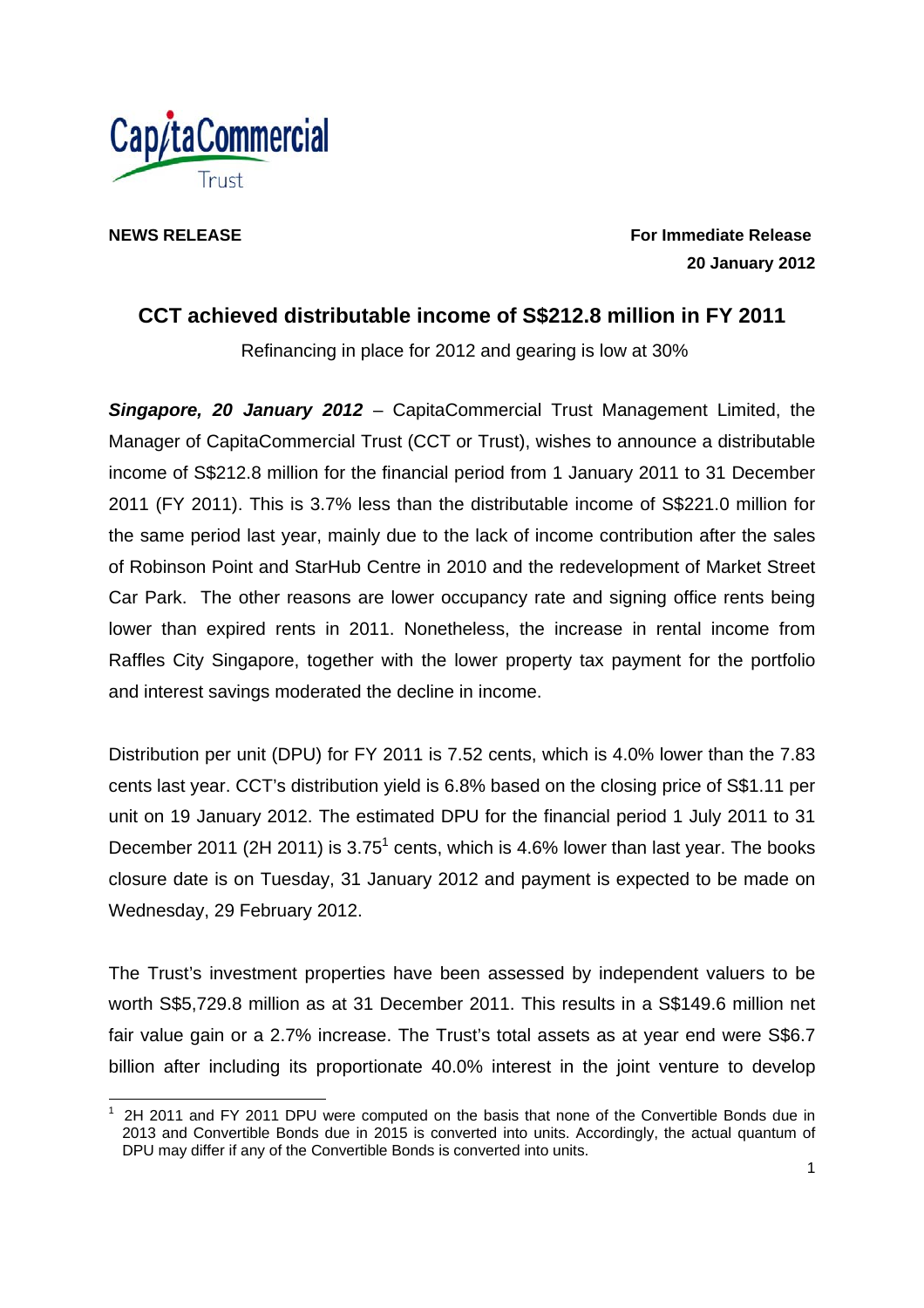Market Street. The net asset value per unit after subtracting the 2H 2011 distributable income to unitholders is S\$1.57.

The Trust's unaudited Consolidated Financial Statements for FY 2011 are available on its website (www.cct.com.sg) and on SGXNet (www.sgx.com).

|                                                | <b>Actual</b> | <b>Actual</b> | <b>Actual</b>      | Change | <b>Actual</b> | <b>Actual</b> | Change |
|------------------------------------------------|---------------|---------------|--------------------|--------|---------------|---------------|--------|
|                                                | 2H 2011       | 4Q 2011       | 4Q 2010            | %      | FY 2011       | FY 2010       | %      |
| Gross Revenue (S\$'000)                        | 179,209       | 89,883        | 92,093             | (2.4)  | 361,242       | 391,911       | (7.8)  |
| Net Property Income (S\$'000)                  | 137,562       | 68,325        | 70,888             | (3.6)  | 277,315       | 298,983       | (7.2)  |
| Distributable Income (S\$'000)                 | 106,294       | 54,430        | 54,706             | (0.5)  | 212,790       | 220.957       | (3.7)  |
| <b>Distribution Per Unit</b><br>For the Period | 3.75c         | 1.92c         | 1.94 $\mathfrak e$ | (1.0)  | 7.52c         | 7.83¢         | (4.0)  |

#### **Summary of CCT's FY 2011 Results**

Mr. Richard Hale, Chairman of the Manager, said, "The Trust has done well in FY 2011 even though distribution per unit declined marginally. The sale in 2010 of two properties at good prices and sale of Market Street Car Park during 2011 to a joint venture (in which we hold forty per cent) resulted in reduced rental income. New leases and renewals signed for our other buildings were at lower rates than those they replaced despite an uptrend over the period. Market Street Car Park was demolished late in the year and construction of the new office tower has started. We are on schedule to complete it in the second half of 2014. The enhancement in the site's land and asset value due to the redevelopment plan has greatly benefited the Trust. This redevelopment and our continued improvements at Six Battery Road are in line with our strategy to create value. Our prudent capital management has strengthened the Trust's balance sheet, resulting in a low gearing ratio of 30.2%. Given our financial flexibility we have been actively pursuing new investment opportunities; however, over the year none except the redevelopment I have just mentioned would have given us the expected income accretion we felt was necessary to proceed."

### **Refinancing In Place for 2012**

Ms. Lynette Leong, Chief Executive Officer of the Manager, said, "We are pleased to have committed funding to meet the Trust's refinancing, having proactively secured borrowings ahead of the Trust's debt maturities in 2011 and 2012. In June 2011, we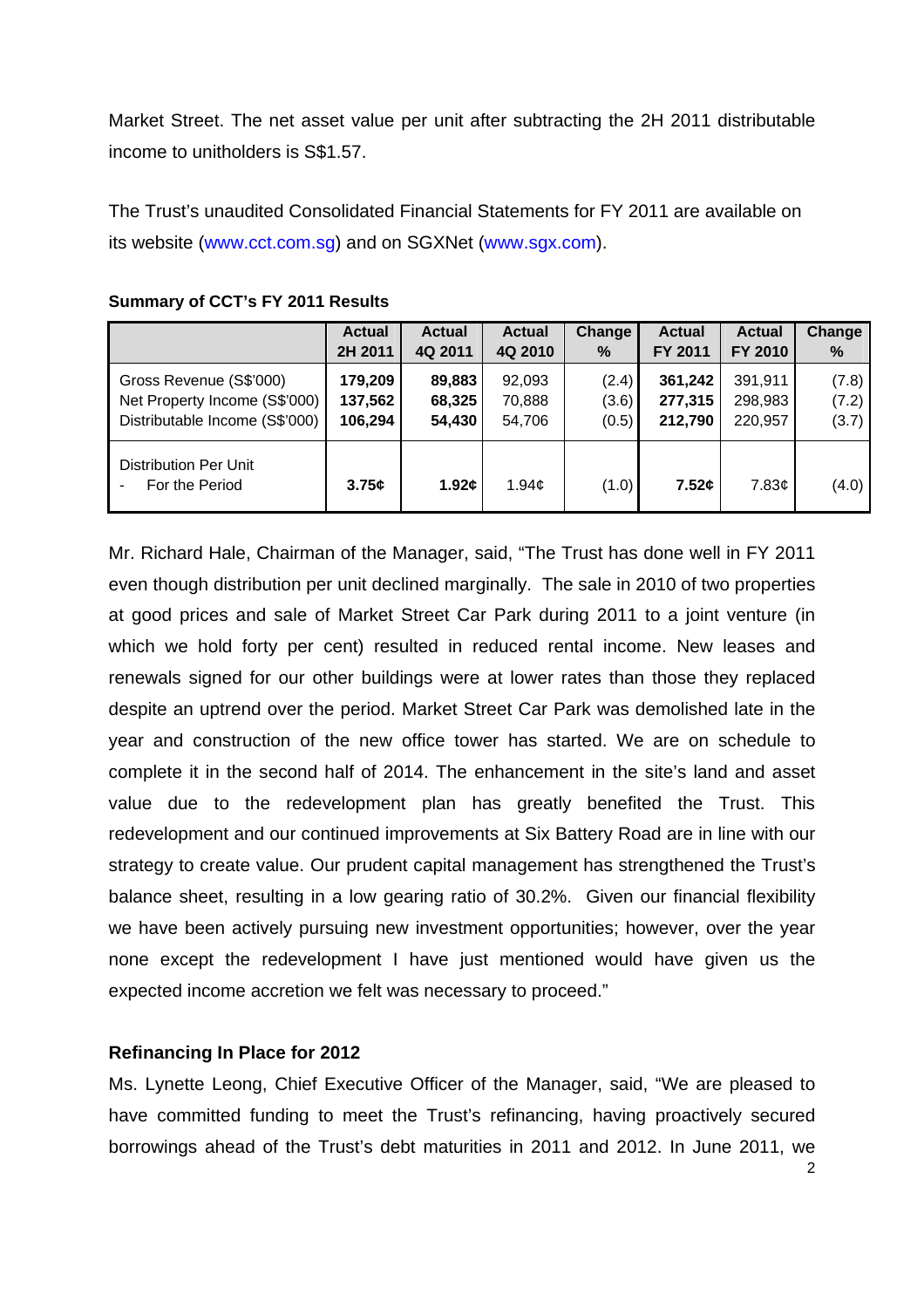successfully completed the refinancing of Raffles City Singapore's S\$964.0 million commercial mortgage-backed securities and secured revolving credit facility due in September 2011. In December 2011, we also obtained committed unsecured facilities and issued S\$200.0 million medium term notes totaling S\$650.0 million. The aggregate is more than sufficient to refinance the Trust's S\$570.0 million term loan due in March 2012. By then, seven out of nine of the Trust's assets (including all its Grade A assets) valued at approximately S\$4 billion will be unencumbered, further enhancing the Trust's financial flexibility."

### **Accolades for Raffles City Singapore's US\$645.0 million transaction**

The successful refinancing of Raffles City Singapore (jointly owned by CCT and CapitaMall Trust) was largely achieved through the issue of a five-year US\$645.0 million Class A secured floating rate notes. This was one of the largest AAA-rated securitised note issuances from Singapore and won accolades including the International Financing Review (IFR) Asia's Securitisation Deal of the Year 2011, the IFR Global Awards for Asia Pacific Securitisation of the Year 2011 and The Asset's Triple A Regional Deal Awards' Best Cross-Border Securitisation.

### **Signed New and Retained Tenants in the Portfolio**

Ms Leong said, "Despite slower leasing momentum in the Singapore office market due to the economic uncertainty, our properties remain attractive resulting in an aggregate of 555,500 square feet of office space having been signed or renewed in 2011. Even though some tenants vacated from our properties, we were able to backfill much of the space due to expansion requirements of existing tenants and leases to new tenants. Portfolio committed occupancy was at 95.8% at end-December 2011, better than the office market average occupancy rate of 91.2% for core CBD, as a result of our proactive marketing and leasing efforts."

During the year, the Trust welcomed new tenants - Ashmore Investment Management (Singapore) and The Bank of Fukuoka, Ltd at One George Street, and Sinostar Strategic Advisory Pte Ltd at Six Battery Road. The Trust also renewed leases with Diageo Singapore, Legg Mason Asset Management, Shinhan Bank, and Western Asset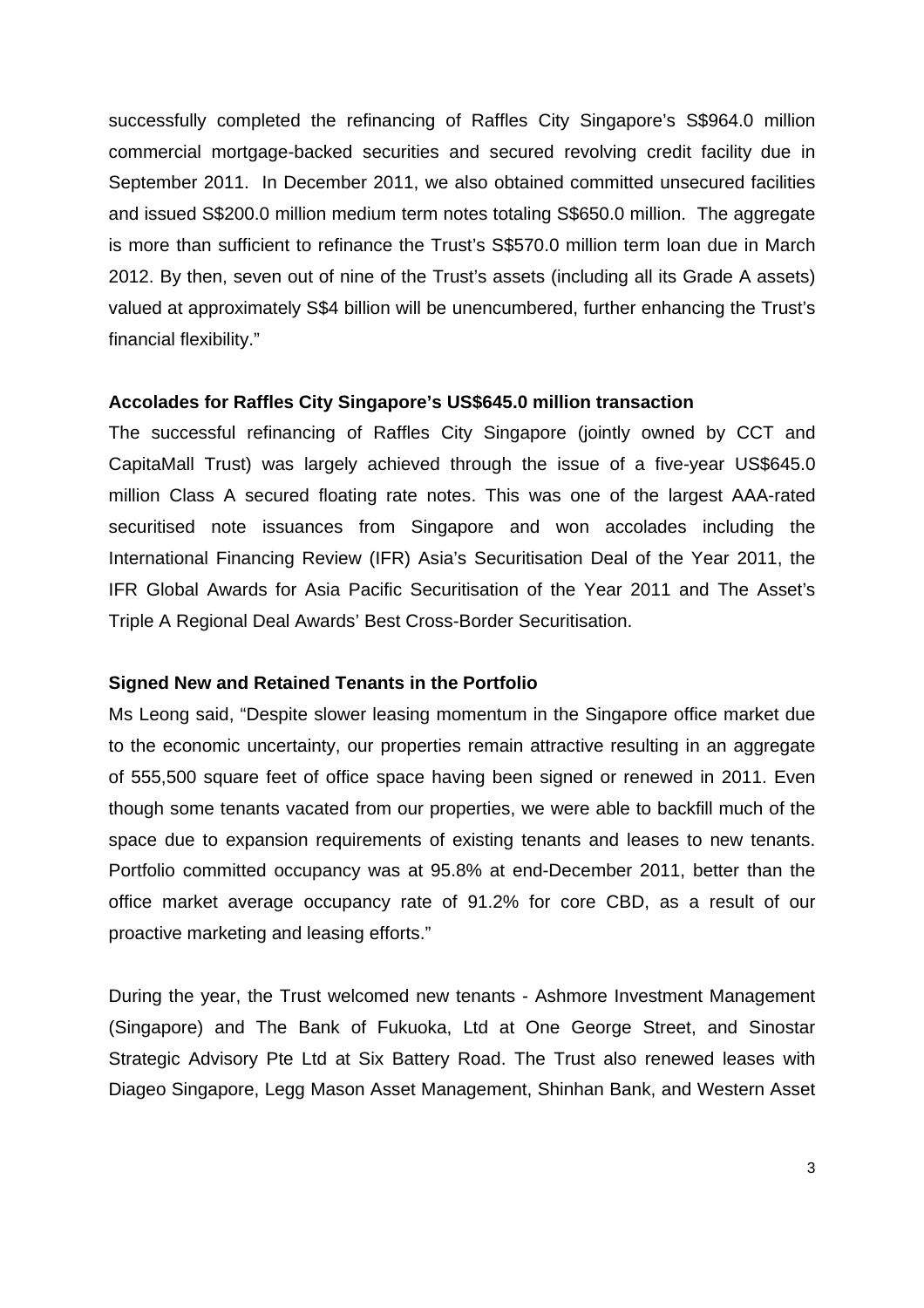Management Company Pte Ltd, and completed forward lease renewals with CapitaLand Group and the Economic Development Board.

As at 31 December 2011, the diversity of the Trust's tenant mix in the key business sectors improved to 30% from the Banking, Insurance and Financial sector, 15% from Hospitality, 9% from Energy, Business Consultancy, IT and Telecommunications, and 8% from Government and Government-Linked Office. Our top ten tenants contributed 44% to the monthly gross rental income, adding stability to the portfolio.

# **Office Component Representing only 7.9% of Portfolio Gross Rental Income Due for Renewal in 2012**

Ms Leong added, "Whilst negative rent reversions could continue for some of the Trust's office leases expiring in 2012, the downside risk is mitigated by the fact that the office component representing only 7.9% of the Trust's portfolio gross rental income is due for renewal. Furthermore, a substantial portion (36% for FY 2011) of the Trust's total gross rental income is contributed by retail and hotel & convention centre income primarily from 60% interest in Raffles City Singapore – this additionally limits the Trust's exposure to the soft office market conditions."

## **Office Market Update**

Singapore's Grade A office market rent declined by 0.5% in 4Q 2011, averaging \$11.00 per square foot per month (from S\$11.06 per square foot in last quarter). Notwithstanding a quarter-on-quarter decline, Grade A office market rent recorded a 11.1% increase year-on-year. The net absorption of office space in Singapore's Central Area was over 2 million square feet for 2011, but the net take-up in 4Q 2011 was only 78,000 square feet.

 $-$  END  $-$ 

## **About CapitaCommercial Trust** (www.cct.com.sg)

CapitaCommercial Trust is Singapore's first listed commercial REIT with a market capitalisation of S\$3.1 billion based on the last traded price of S\$1.11 per unit on 19 January 2012. CCT aims to own and invest in real estate and real estate-related assets which are income producing and used, or predominantly used, for commercial purposes. The total asset size of CCT is S\$6.7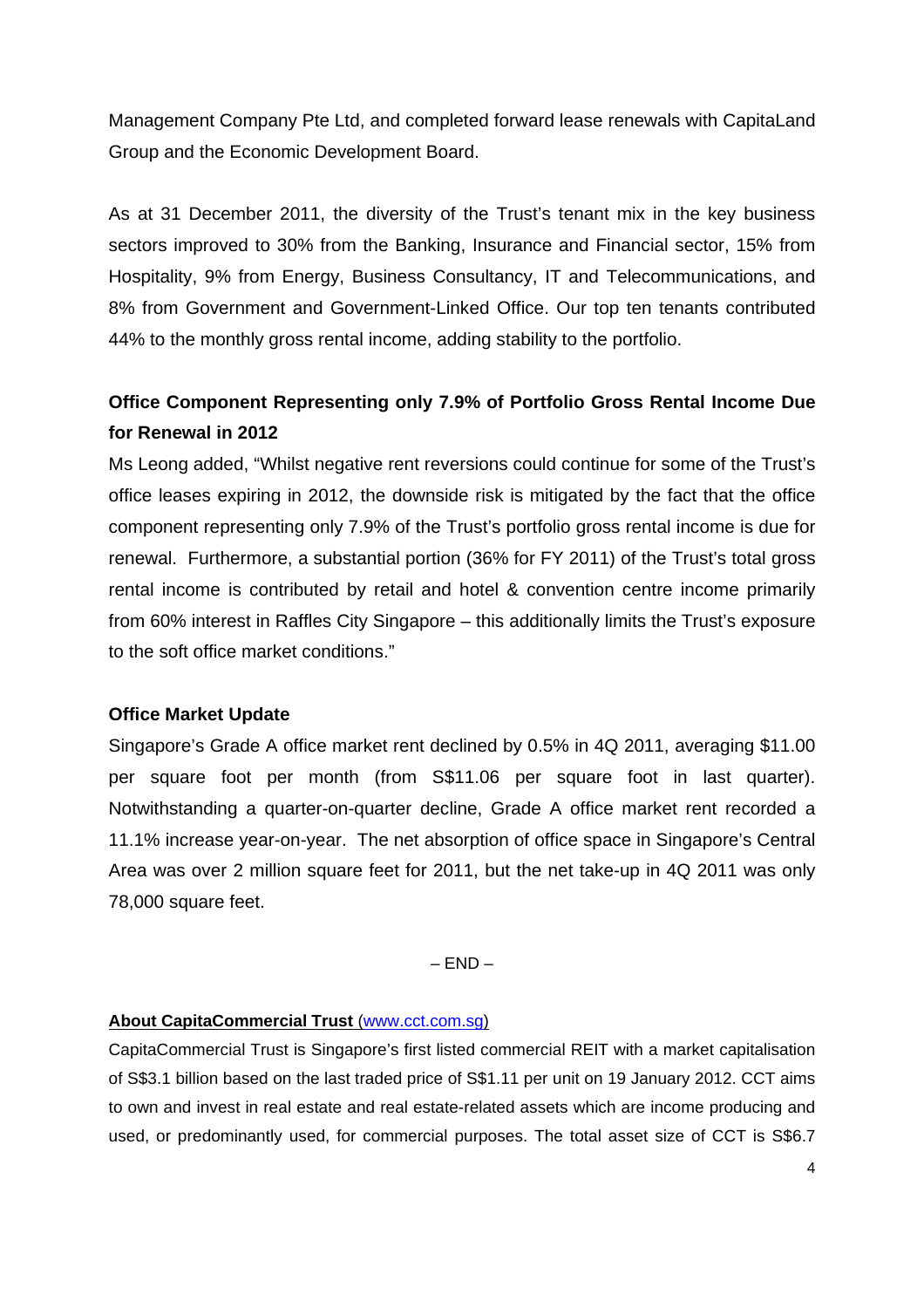billion as at 31 December 2011, comprising a portfolio of nine prime commercial properties in Singapore, as well as investments in Malaysia. The properties in Singapore are Capital Tower, Six Battery Road, One George Street, HSBC Building, Raffles City (60% interest through RCS Trust), Bugis Village, Wilkie Edge, Golden Shoe Car Park and Market Street development (40% interest through the joint venture, MSO Trust).

In addition, CCT is a substantial unitholder of Quill Capita Trust with 30% unitholdings and has taken a 7.4% stake in the Malaysia Commercial Development Fund Pte. Ltd. (MCDF). Quill Capita Trust is a commercial REIT listed on Bursa Malaysia Securities Berhad, with a portfolio of 10 commercial properties in Kuala Lumpur, Cyberjaya and Penang. MCDF is CapitaLand's first and largest Malaysia private real estate fund with a focus on real estate development properties primarily in Kuala Lumpur and the Klang Valley, Malaysia.

Effective from 18 September 2009, CCT is a constituent of FTSE4Good Index Series (FTSE4Good), a series of benchmark and tradable indices derived from the globally recognised FTSE Global Equity Index Series. FTSE4Good is designed to track the performance of companies meeting international corporate responsibility standards and forms the basis for over 70 different funds and investment products.

CCT is managed by an external manager, CapitaCommercial Trust Management Limited, which is an indirect wholly-owned subsidiary of CapitaLand Limited, one of the largest real estate companies in Southeast Asia by market capitalisation.

**\_\_\_\_\_\_\_\_\_\_\_\_\_\_\_\_\_\_\_\_\_\_\_\_\_\_\_\_\_\_\_\_\_\_\_\_\_\_\_\_\_\_\_\_\_\_\_\_\_\_\_\_\_\_\_\_\_\_\_\_\_\_\_\_\_\_\_\_\_\_\_\_\_\_\_\_** 

### **Issued by CapitaCommercial Trust Management Limited**

(Company registration no. 200309059W)

**Contact**  Ho Mei Peng Head, Investor Relations & Communications DID: (65) 6826 5586 Mobile: (65) 9668 8290 Email: ho.meipeng@capitaland.com

Lee Wai Leng Manager, Investor Relations & Communications DID: (65) 6826 5568 Mobile: (65) 9800 1009 Email: lee.waileng@capitaland.com